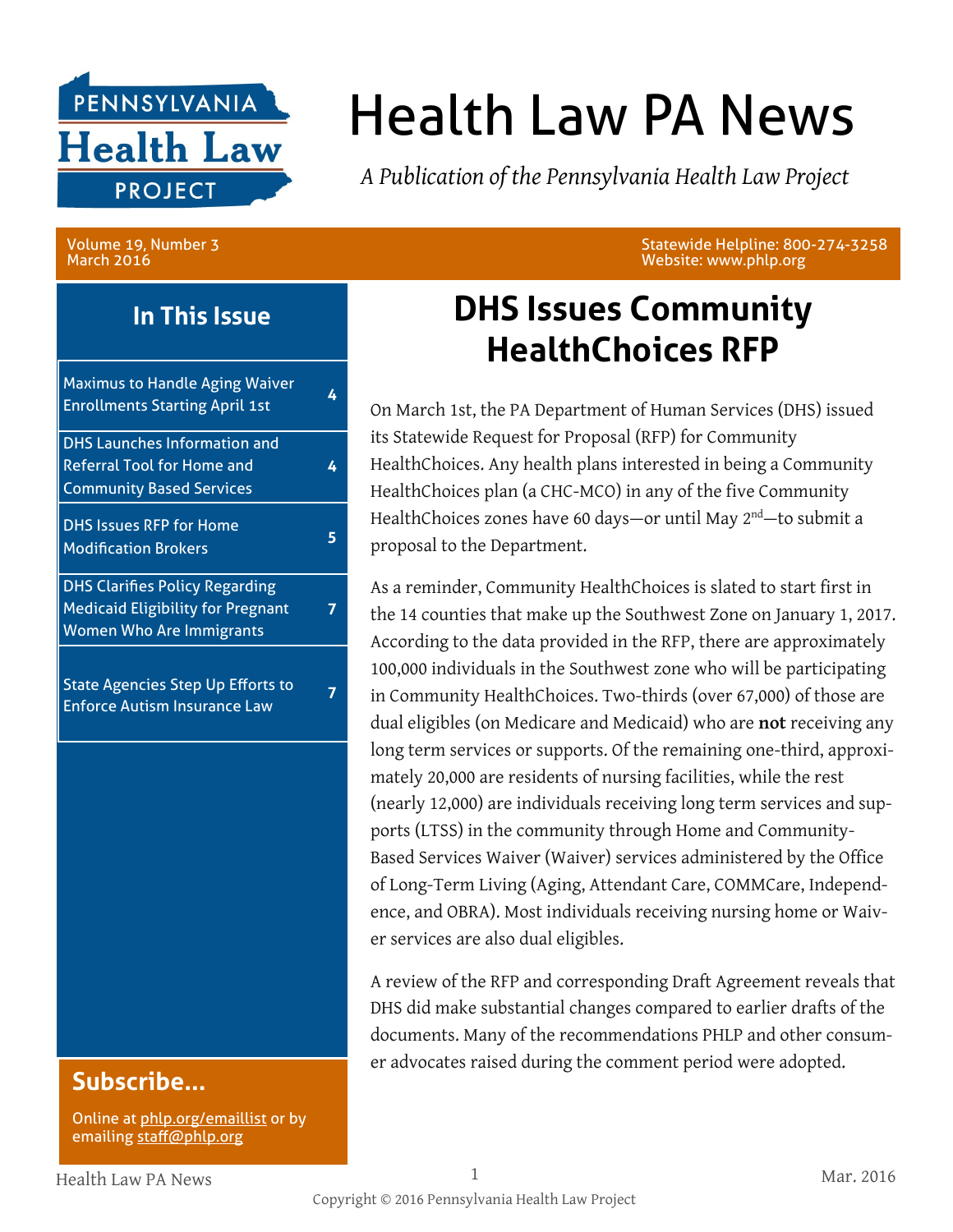#### These include:

- Revisions to the "continuity of care" rules that specify:
	- Participants receiving Waiver services at the time Community HealthChoices begins in their zone have an initial 180 day continuity of care period during which their CHC-MCO must continue to provide all existing Waiver services through existing service providers. This continuity of care right generally applies even if the individual switches CHC-MCOs during that 180 day period; however, participants who switch CHC plans during this period will not have a right to continue with their service coordinator.
	- Participants residing in a nursing facility at the time Community HealthChoices begins in their zone have a right to continue to reside in that facility for as long as they choose and as long as they are eligible for Medicaid coverage for nursing home care. This right continues even if the participant changes CHC-MCOs.
- Clarifications about requirements related to dual eligible participants (duals) since Medicare is their primary coverage:
	- CHC-MCOs cannot require prior authorization of any Medicare covered services for duals;
	- Duals are **not** required to have a Primary Care Physician who is in their CHC plan's network but are free to use their primary Medicare provider as their PCP;
	- CHC-MCOs must allow all duals to access Medicare covered products and services from the Medicare provider of their choice (regardless of whether the provider is in the CHC plan's network);
	- CHC-MCOs are responsible for duals' Medicare co-insurance and deductible amounts whether or not the Medicare provider is in network **and** whether or not the plan's prior authorization requirements were met.
- Requiring that Service Plans and Care Management Plans for participants must address how CHC-MCOs will coordinate care with **whatever** type of Medicare coverage the member has;
- CHC-MCOs must do a Comprehensive Needs Assessment not just for those who are "nursing facility clinically eligible" but also for any participants who request an assessment or who identify themselves as needing LTSS, as well as for those participants who the plan or the Independent Enrollment Entity determines have unmet needs, service gaps or a need for service coordination.

Some areas of concern raised by PHLP and others were not addressed by DHS and continue to be problematic. These include:

 An initial contract term of five years in the Southwest Zone. Advocates have argued this is too long for a new and untested program, and too long for the state to be locked in with a CHC-MCO who may not be able to comply with program requirements or serve their members well;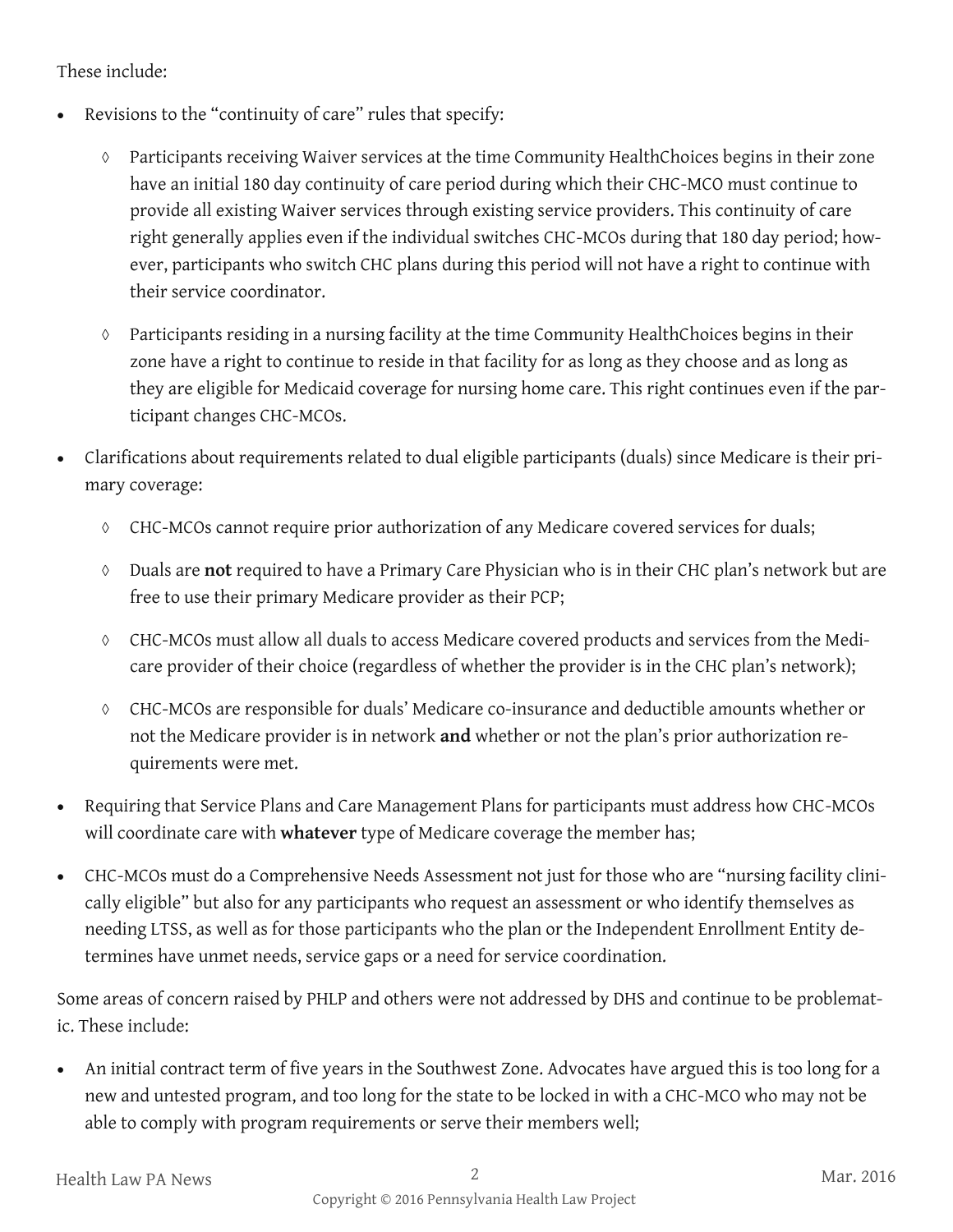- An unprecedented requirement that participants report changes in their income and assets **to their CHC-MCO** as well as to their County Assistance Office;
- **No** specific CHC-MCO provider network standards for nursing facilities and wholly inadequate standards for rehabilitation facilities (a minimum of two facilities within the CHC-MCO's network only one of which is required to be located within the CHC zone);
- Exhibit CC to the Draft Agreement addresses requirements for the CHC plan's coverage of outpatient pharmacy services yet makes **no** reference to Medicare or how the plan should coordinate with Medicare Part D which is the primary payer for dual eligible participants;
- Few parameters put on the plans and inadequate consumer protections to assure that participants are not mislead or coerced into changing their Medicare coverage and enrolling into the plan's aligned Medicare D-SNP. Although the Draft Agreement specifies that CHC plan outreach materials cannot state that their members must enroll in the plan's aligned Medicare D-SNP Plan, the plan is otherwise allowed to market its Medicare D-SNP to members and include information about its Medicare D-SNP in every quarterly newsletter sent to participants;
- Regarding participant access to behavioral health services, the Draft Agreement requires coordination of services/written agreements between the CHC-MCO and HealthChoices Behavioral Health Plans (who will continue to provide behavioral health coverage to CHC participants) yet makes **no** mention of coordination with Medicare which is the primary payer of many behavioral health services for dual eligibles.

The RFP and Draft Agreement can be found [here.](http://www.dhs.pa.gov/citizens/communityhealthchoices/rfpprgmrqrmnts/index.htm#.Vv2F0fkrJMw) Once the plans have submitted their proposals, DHS will then review them and eventually choose from 2-5 plans to contract with as CHC-MCOs in each Community HealthChoices zone.

#### **Future Opportunities to Provide Input about Community HealthChoices**

DHS must seek and receive federal approval to implement Community HealthChoices. This will be done by submitting a request to amend existing OLTL Waiver programs followed by a concurrent 1915 (b) and 1915(c) Waiver application to the federal government's Center for Medicare and Medicaid Services (CMS). Before submitting these documents for federal approval, however, DHS will publish them in the Pennsylvania Bulletin seeking public comment. The amendments to the existing waivers are slated to be published in the [PA Bulletin](http://www.pabulletin.com/index.asp) on April 2nd and the 1915 (b)/(c) waiver application will be published in the Bulletin on April 16th. Each document will allow for a 30 day public comment period.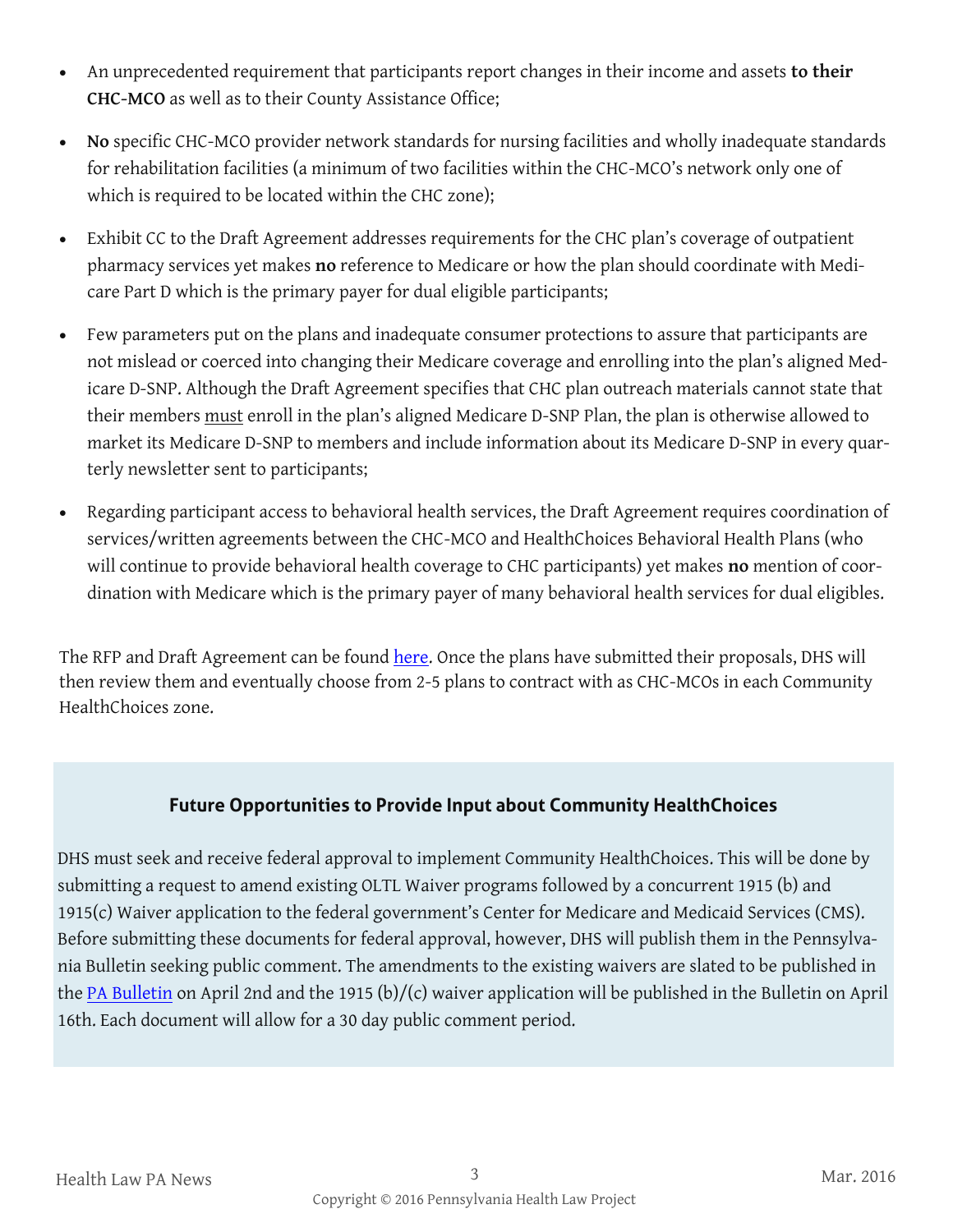# **Maximus to Handle Aging Waiver Enrollments Starting April 1st**

Pennsylvania's current Independent Enrollment Broker, Maximus, will begin to enroll people in the Aging Waiver starting April 1st. As of this date, individuals wishing to apply for the Aging Waiver should contact Maximus at 1-877-550-4227. Local Area Agencies on Aging will continue to process Aging Waiver enrollments started before April 1st; however, any application that is not completed by June 30th will transition to Maximus for completion.

Maximus currently handles enrollments for the Attendant Care, COMMCare, Independence, and OBRA Waivers. These Waiver programs are all administered by Pennsylvania Department of Human Services' Office of Long Term Living. After April 1st, Maximus will handle enrollments for all of the OLTL Waivers, including the Aging Waiver.

As a reminder to readers, applications for OLTL Waivers include a determination of functional eligibility as well as a determination of financial eligibility (handled by local County Assistance Offices). Maximus is responsible for shepherding waiver applications through the process to ensure that the functional eligibility determination is made within 60 days (previously it was 85 days).

Pennsylvania intends to continue to use an Independent Enrollment Entity to handle applications for Long Term Services and Supports after Community HealthChoices (CHC) begins. A Request for Proposal will be issued in upcoming months outlining the requirements for an Independent Enrollment Entity specifically for Community HealthChoices and seeking bids to handle these functions across all five CHC Zones. We'll provide readers with further information about how this enrollment process will work in future newsletters.

## **DHS Launches Information and Referral Tool for Home and Community Based Services**

The Pennsylvania Department of Human Services (DHS) launched a new online [Information and Referral](https://www.humanservices.state.pa.us/irt)  [Tool](https://www.humanservices.state.pa.us/irt) this month to help individuals, family members and advocates identify available programs and resources that will allow older adults and people with disabilities remain in their homes and communities.

The tool asks a series of questions. Based on the person's responses, the tool offers suggestions on county and state funded programs that provide services to help people remain living as independently as possible. The tool does **not** link individuals to services that are privately funded.

DHS started developing this tool last year. They launched a "trial run" of it earlier this year and solicited feedback from various stakeholders to make improvements and correct any problems. PHLP, and many others, participated in this trial run.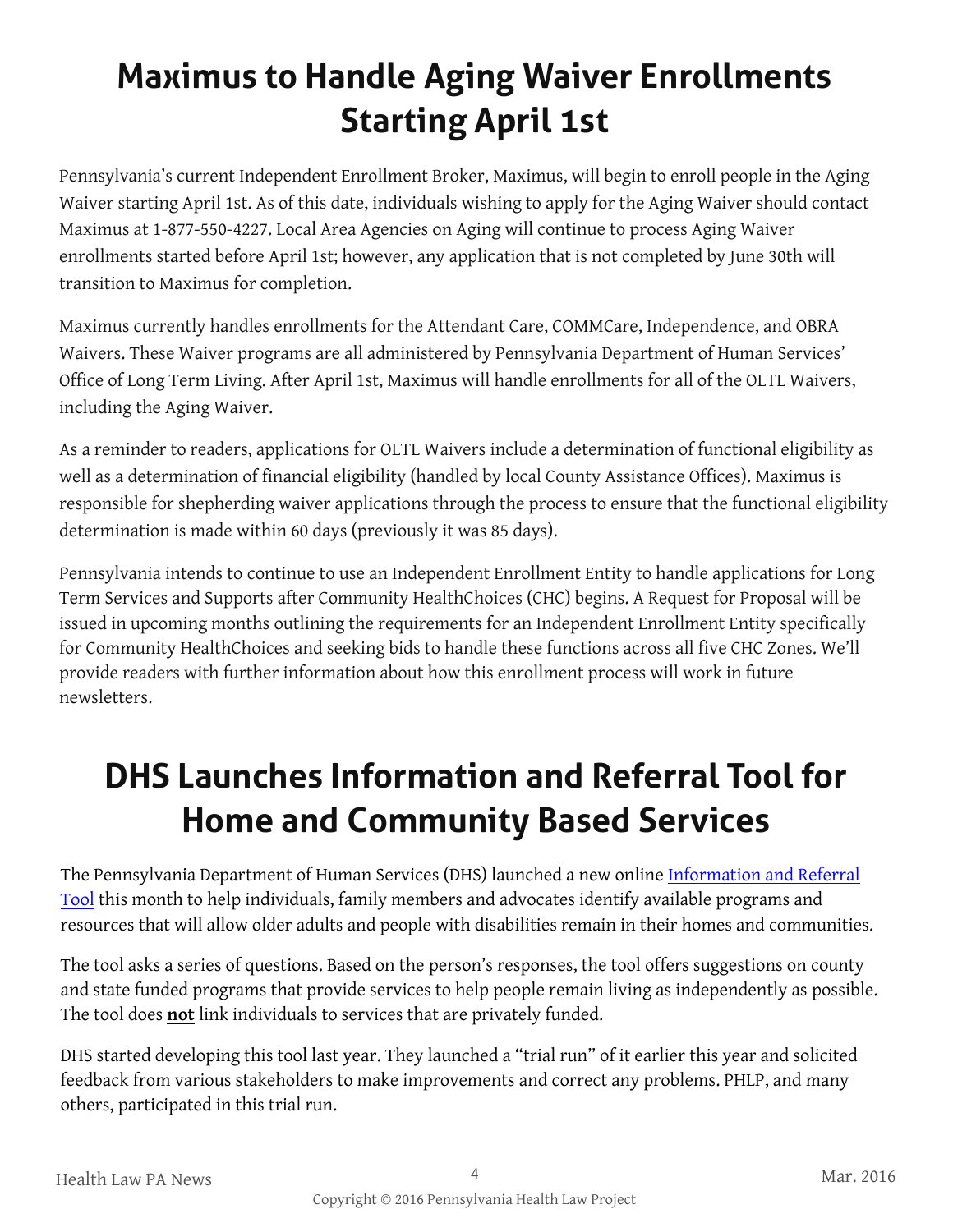People who use the tool are not required to provide any personal identifying information and the tool does not save responses to the questions asked. The goal of the tool is to help people learn about program options available based on the person's identified needs and how to access this help. The tool is not used to apply for a specific program; however, the tool can make referrals to certain programs or connect the person to an online application, when available, if someone chooses these options.

In addition to launching the Information and Referral Tool, DHS has also made improvements to the online Medicaid application system, [COMPASS,](http://www.compass.state.pa.us/) to help connect people with home and community based services Waiver programs. As of March 12th, individuals are able to apply online for the Aging, Attendant Care, COMMCare, Independence, and OBRA Waivers. COMPASS will submit the financial application information to the person's local County Assistance Office and submit information electronically to the Pennsylvania Independent Enrollment Broker (Maximus). To qualify for these Waiver programs, someone must be determined both functionally and financially eligible. Maximus handles functional eligibility while the CAO determines financial eligibility. Individuals are still able to contact Maximus directly to apply by calling 1- 877-550-4227.

Contact [RA-PWBIP@pa.gov](mailto:RA-PWBIP@pa.gov) with any questions or concerns or to identify any problems with the Information and Referral Tool.

### **DHS Issues RFP for Home Modification Brokers**

DHS has issued a Request for Proposal (RFP) seeking entities interested in assisting individuals in certain Home and Community-Based Services Waiver programs with getting home modifications. Proposals are due May 9, 2016. One entity will be chosen for each of the five **HealthChoices regions** across Pennsylvania. The selected entities, generally referred to as "brokers," will help individuals in the following Waiver programs who are seeking home modifications:

| <b>Office of Developmental Programs</b> | <b>Office of Long Term Living</b> |
|-----------------------------------------|-----------------------------------|
| Adult Autism                            | Aging<br>COMMCare                 |
| Consolidated                            | Independence                      |
| Person/Family Directed Supports (PFDS)  | OBRA                              |

*Note: Home modifications are not covered under the Attendant Care Waiver.*

Brokers will provide for the delivery, administration and management of the home modification Waiver services, as authorized by the waiver participant's Service Coordinator. Broker responsibilities will include:

- Establishing and maintaining an adequate network of qualified home modification contractors;
- Developing project specifications and issuing requests for bids to qualified home modification contractors;
- Submitting at least two completed bids to the participant and the Service Coordinator ("SC");

Health Law PA News 5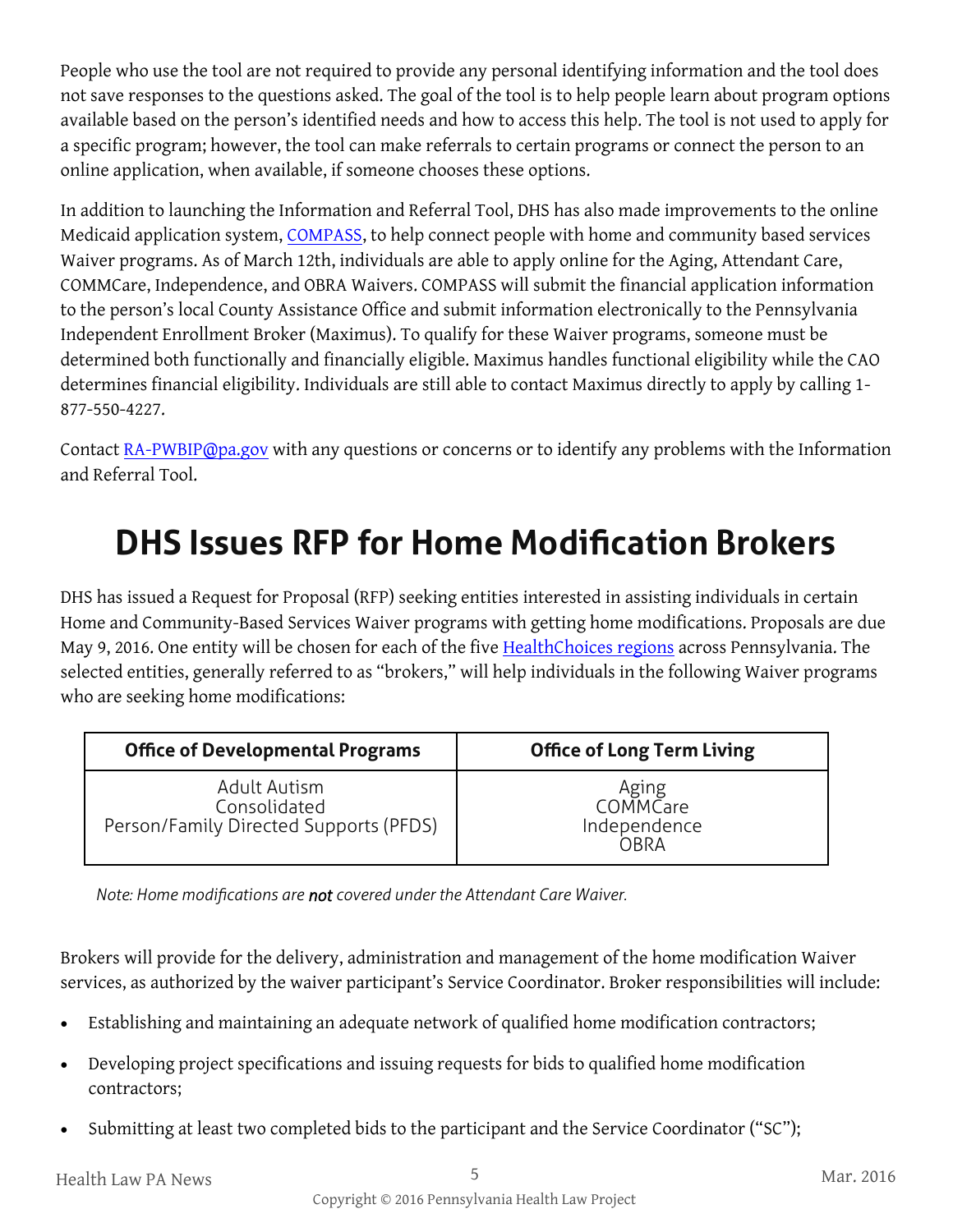- Assisting the participant and the SC with selection of a qualified home modification contractor;
- Negotiating final specifications and terms of home modification services with the selected contractor;
- Approving detailed design, timelines, and quotes of the selected contractor;
- Entering into agreements with selected home modification contractors;
- Providing oversight of the contractor during the home modification process, including the quality and timeliness of the work;
- Performing all contract management services, including but not limited to monitoring to ensure proper permits are obtained;
- Assessing and evaluating completed home modifications with the waiver participant and the SC to determine the quality of the modifications and whether the modifications meet the needs of the participant;
- Resolving issues relating to unfinished, inadequate or poor quality work or the failure of the modification to meet the needs of waiver participant; and
- Paying home modification contractors for all modifications inspected and accepted by the broker.

Brokers will receive a monthly fixed administrative fee and will bill the actual costs of each home modification through the existing Medicaid billing system (PROMISe). Payments for the cost of home modifications will not be advanced by DHS- except for the monthly administrative fee. However, the RFP states: "Payments cannot be delayed pending the selected Offeror's [broker's] payment from the Commonwealth". The RFP also requires the broker to secure a line of credit equal to a minimum of 25% of the estimated amount of annual home modifications for the region, presumably to cover contractor payments made while the broker waits for reimbursement from DHS.

When the Aging, COMMCare and Independence Waivers are combined into Community Health Choices, the Community HealthChoices managed care plans will have the option of using the brokers selected through this RFP, contracting with another entity, or handling home modifications in-house (not likely). Please see the article on page one for more information about Community HealthChoices.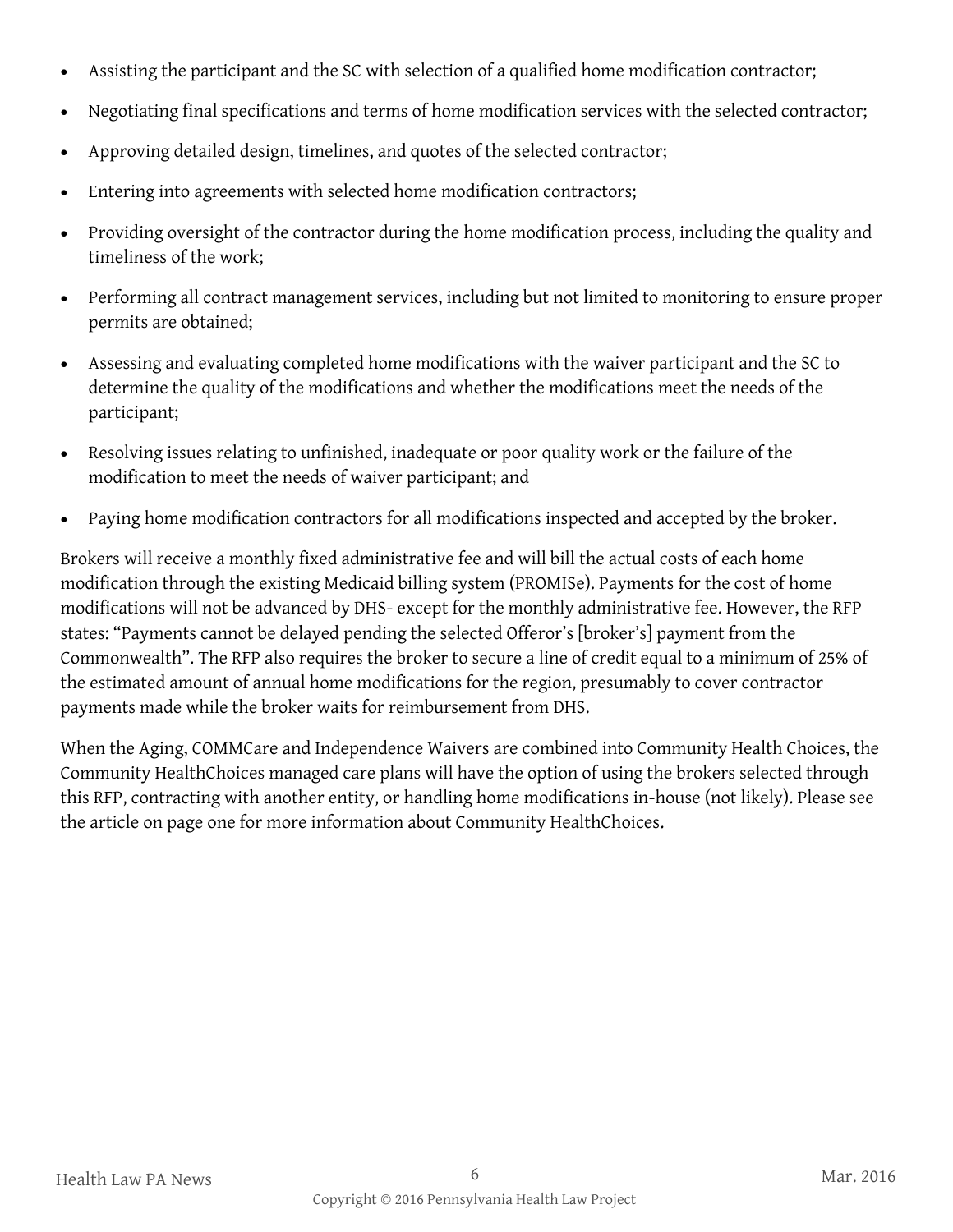# **DHS Clarifies Policy Regarding Medicaid Eligibility for Pregnant Women Who Are Immigrants**

Thanks to our legal service colleagues, language in the Medical Assistance Eligibility Handbook has been clarified regarding eligibility for immigrant women who are pregnant. Most immigrant adults have to reside in the US for 5 years with a qualified immigration status before they can qualify for Medicaid. However, under the current rules, lawfully present women who are pregnant can qualify for Medicaid if they meet the income limits for their family size **regardless of how long they have been in the US**. Once approved, the pregnant woman's Medicaid coverage lasts until 60 days after they give birth-even if their income or household size changes during this period.

In Southeastern Pennsylvania, legal service advocates encountered a number of clients who were being inappropriately denied Medicaid for prenatal care and for the birth of their baby and approved only for the 60 day post-partum period because of confusion over how the policy was written. Advocates raised the issue with the Department of Human Services. In response, DHS staff revised the policy to clarify its intent and reached out to each County Assistance Office to ensure they were clear about eligibility rules for pregnant women who are immigrants.

For more information about Medicaid eligibility for immigrants, please see PHLP's [Health Care for](http://www.phlp.org/wp-content/uploads/2016/02/Immigrant-Health-Care-Manual-For-Advocates-2016.pdf)  [Immigrants](http://www.phlp.org/wp-content/uploads/2016/02/Immigrant-Health-Care-Manual-For-Advocates-2016.pdf) manual. Pregnant women who are denied Medicaid can call PHLP's Helpline at 1-800-274-3258 for assistance.

## **State Agencies Step Up Efforts to Enforce Autism Insurance Law**

Following PHLP's successful [lawsuit](http://www.phlp.org/wp-content/uploads/2015/11/November-2015-HLN-final.pdf) against Independence Blue Cross regarding coverage of autism services in school, and several meetings between PHLP, families, providers, the Pennsylvania Department of Human Services (DHS) and the Pennsylvania Insurance Department, there has been an expanded effort by these state agencies to ensure that commercial health insurers are covering autism service costs as required by the Autism Insurance Law (Act 62 of 2008).

Families of children with autism and other supporters of Act 62 have raised concerns about Medicaid paying for services that should be covered by commercial insurers subject to Act 62 for children that have both insurances. On April 15th, DHS will begin to recoup payments made by Medicaid for certain autism services from commercial insurers. Medicaid rules require that it be the payer of last resort.

DHS has also identified additional diagnostic and procedure codes which it believes are subject to Act 62. Starting August 1st, DHS will refuse to pay for services with those additional diagnostic and procedure codes for children on Medicaid who also have commercial insurance subject to Act 62. The goal is to have autism providers bill commercial insurers for those additional services first before billing Medicaid. It is not clear what will happen if the commercial insurer refuses to pay.